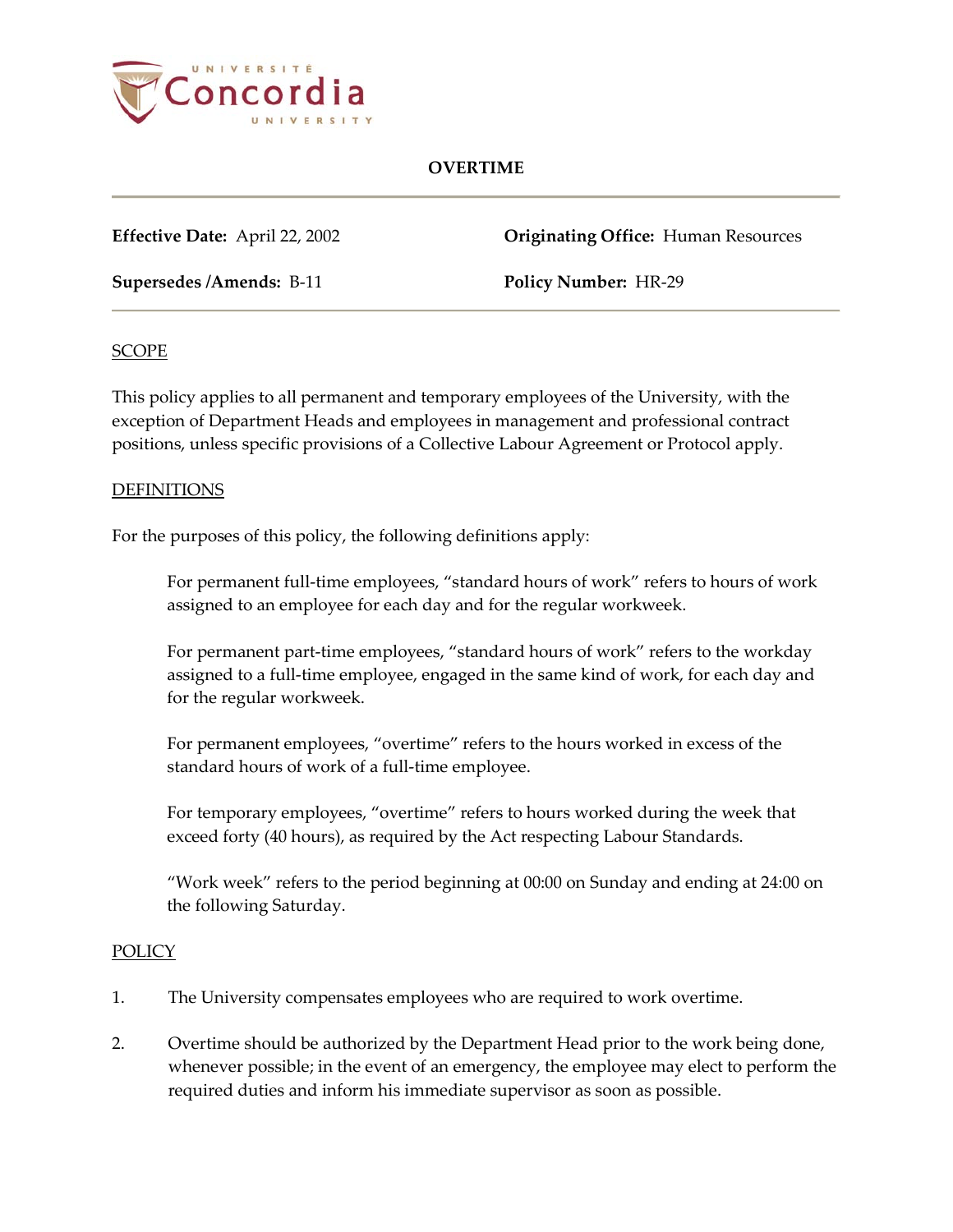

## **OVERTIME**

## Page **2** of **3**

- 3. Employees requested to work overtime on a regular workday are compensated at one and a half times their regular rate of pay for the period worked overtime.
- 4. Employees required to work overtime on a scheduled day off are compensated at:
	- a. one and a half times their regular rate of pay for all hours worked up to the standard hours of work for a day and
	- b. two and a half times their regular rate of pay for all hours worked in excess.
- 5. Employees required to work overtime on a statutory holiday are compensated at:
	- a. two times their regular rate of pay for all hours worked up to the standard hours of work for a day
	- b. three times their regular rate of pay for all hours worked in excess.
- 6. Employees recalled to work outside their regularly scheduled hours, after having left University premises, receive a minimum of two (2) hours pay at the applicable overtime rate. The meal allowance referred to in paragraph 9 below applies only if the employee actually works a minimum of three (3) hours.
- 7. Overtime may be compensated by remuneration or the equivalent time off in lieu, at the applicable overtime rate, at the discretion of the Department Head.
- 8. Time off accumulated must be used prior to May  $31<sup>st</sup>$  or compensated within the next fiscal year.
- 9. Employees are entitled to a meal allowance in the amount of \$6.00 if they work a minimum of three (3) hours of authorized overtime above their regular scheduled workday.
- 10. Employees are entitled to be reimbursed for taxi fares for a return to their place of residence, on presentation of a receipt, if they work a minimum of four (4) hours of authorized overtime above their regular scheduled workday.